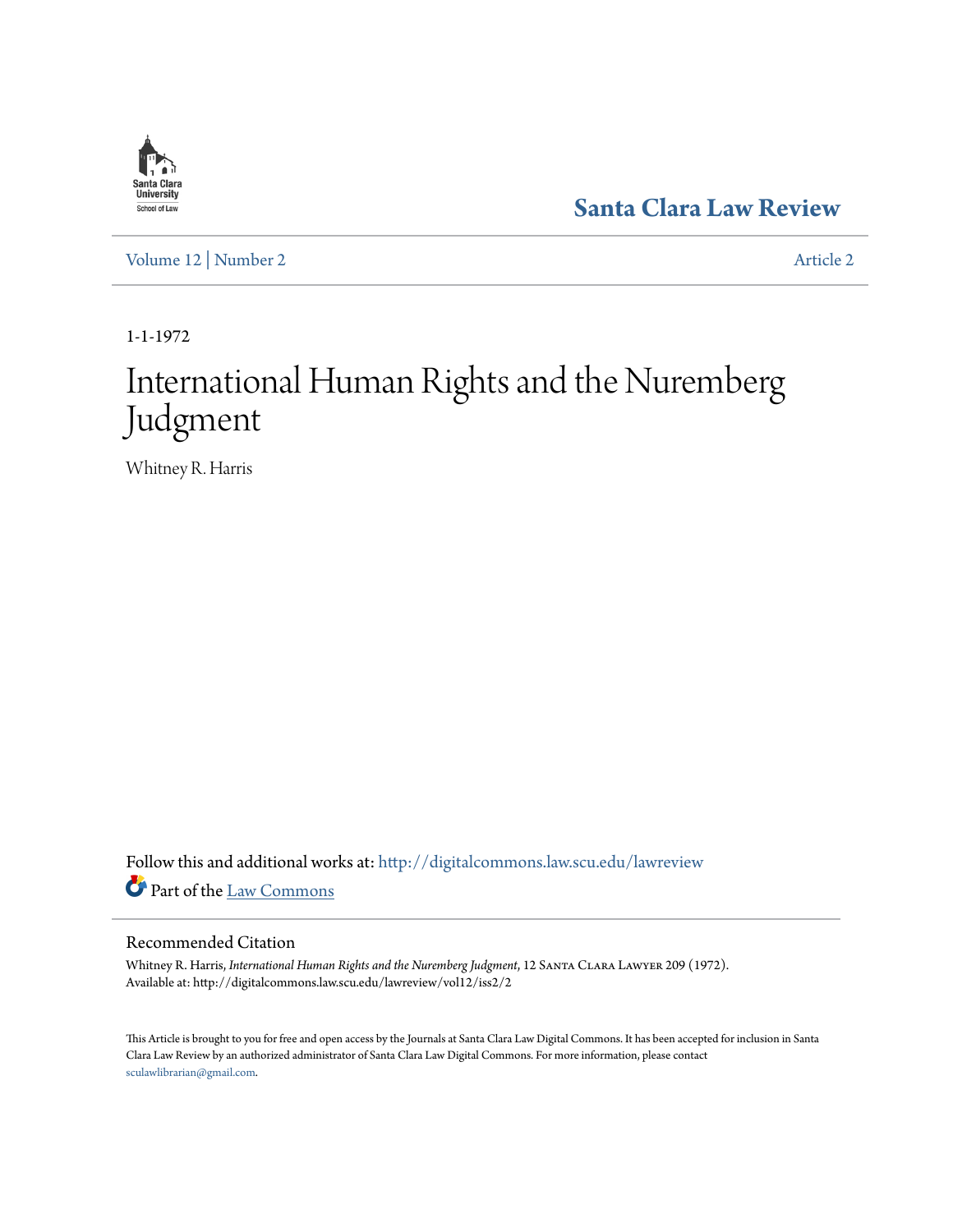# **INTERNATIONAL HUMAN** RIGHTS **AND** THE NUREMBERG **JUDGMENT**

# Whitney R. Harris\*

The judgment of the International Military Tribunal at Nuremberg, Germany, was handed down on September 30-October 1, 1946, approximately a quarter of a century ago.<sup>1</sup>

This international judicial body, created *ad hoc* for the purpose, ruled upon criminal offenses charged by the allied powers in World War II against leaders of Nazi Germany. In addition to determining the guilt or innocence of the accused, the Tribunal laid down principles of international law which it hoped would contribute to the protection of human rights in war and to the overall protection of humanity against war.

As Mr. Henry L. Stimson declared at that time:<sup>2</sup>

The law made effective by the trial at Nuremberg is righteous law long overdue. It is in just such cases as this one that the law becomes more nearly what Mr. Justice Holmes called it: 'the witness and external deposit of our moral life.'

With the judgment of Nuremberg we at last reach to the very core of international strife, and we set a penalty not merely for war crimes, but for the very act of war itself, except in self-defense....

International law is still limited by international politics, and we must not pretend that either can live and grow without the other. But in the judgment of Nuremberg there is affirmed the central principle of peace-that the man who makes or plans to make aggressive war is a criminal. A standard has been raised to which Americans, at least, must repair; for it is only as this standard is accepted, supported, and enforced that we can move onward to a world of law and peace.

In the twenty-five years which have passed since the Tribunal handed down its opinion, there has been no general war between major powers. But war has not ceased to exist. There have been constant battles among the world's smaller nations with a limited involvement of the major powers. The judgment of the Tribunal has

**<sup>\*</sup>** A.B. Washington, 1933; LL.B., U. Cal. 1936; Former trial counsel on the staff of the United States Chief of Counsel in the trial of the major German war criminals at Nuremberg, Germany; Author of **TYRANNY ON TRIAL, THE** EVIDENCE **AT** NUREM-**BERG,** 1954.

**<sup>1 1</sup> TRIAL OF THE** MAJOR **WAR CRIMNALS BEFORE THE INTERNATIONAL MILITARY** TRIBUNAL **<sup>366</sup>**(Secretariat of the Tribunal, pub. 1947-49). [hereinafter cited as TMWC.]

**<sup>2</sup>** H. L. STrMsoN & McG. **BUNDY, ON ACTIVE SERVICE IN PEACE AND WAR** 590-91 (1948) [hereinafter cited as **STIMSON].**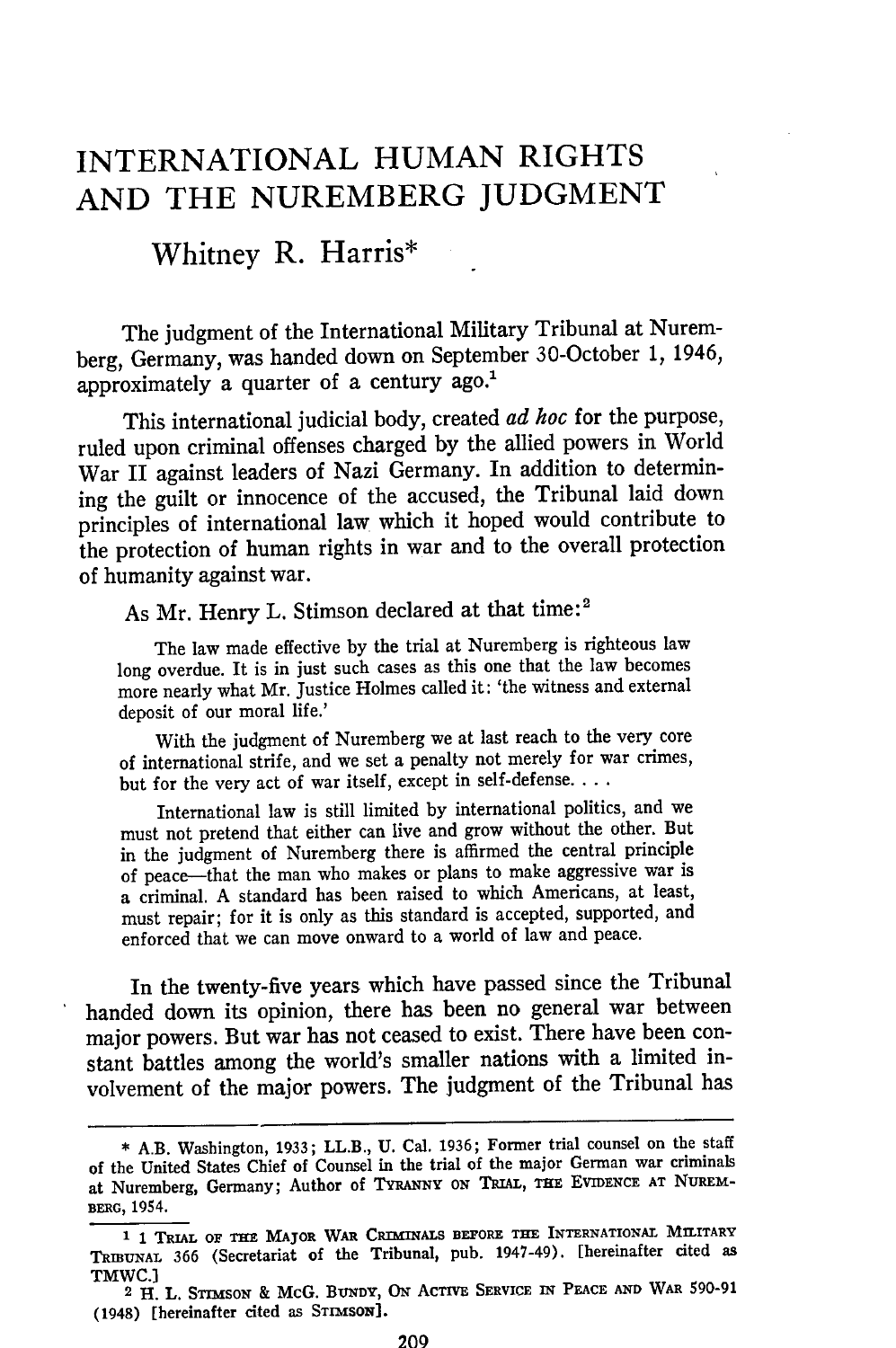thus not eliminated the resort to war for the settlement of disputes among nations, but it has contributed to a growing acceptance of the principle that war must become an impermissible means of adjusting such disputes.

# THE CHARTER **OF** THE INTERNATIONAL MILITARY TRIBUNAL

An agreement was signed in London on August 8, 1945, by the governments of the United States, Great Britain, France, and the Soviet Union for the prosecution and punishment of the major war criminals of the European Axis.' The agreement called for the creation of an International Military Tribunal with jurisdiction to cation.<sup>4</sup> The constitution, jurisdiction, and functions of the Tri-<br>bunal were set out in an annexed Charter which constituted an integral part of the agreement.5

Provision was made for the adherence of other governments,<br>and by the time the judgment of the Tribunal was handed down,<br>nineteen other countries had joined in the agreement.<sup>6</sup> By its terms,<br>the agreement was to remain i notice.' No such notice of termination has ever been given. The agreement thus remains viable as a declararion of human rights, binding upon the signatory and adhering nations. Moreover, those states which were parties to the agreement at the time the Tribunal rendered its opinion are undoubtedly estopped from disavowing the principles of law which they invoked against the Nuremberg defendants.

By an Executive Order of May 2, 1945,<sup>8</sup> President Harry S. Truman designated Mr. Justice Robert H. Jackson, a member of the Supreme Court of the United States, as the representative of the United States in drafting the protocol, and as its chief counsel in preparing and prosecuting charges of atrocities and war crimes United States might agree, with any of the United Nations, to bring to trial before an international military tribunal. Justice Jackson signed the London Agreement for the United States pursuant to this authority.<sup>9</sup>

**<sup>3</sup> TMWC,** *supra* note **1, at 8-9.**

<sup>4</sup> *Id.* at **8.**

*<sup>5</sup> Id.* at **10-18.**

*<sup>6</sup> Id.* **at 9. 7** *Id.*

<sup>8</sup> W. HARRIS, TYRANNY ON TRIAL 11 (1954) [hereinafter cited as HARRIS].

**<sup>9</sup> TMWC,** *supra* **note 1, at 9.**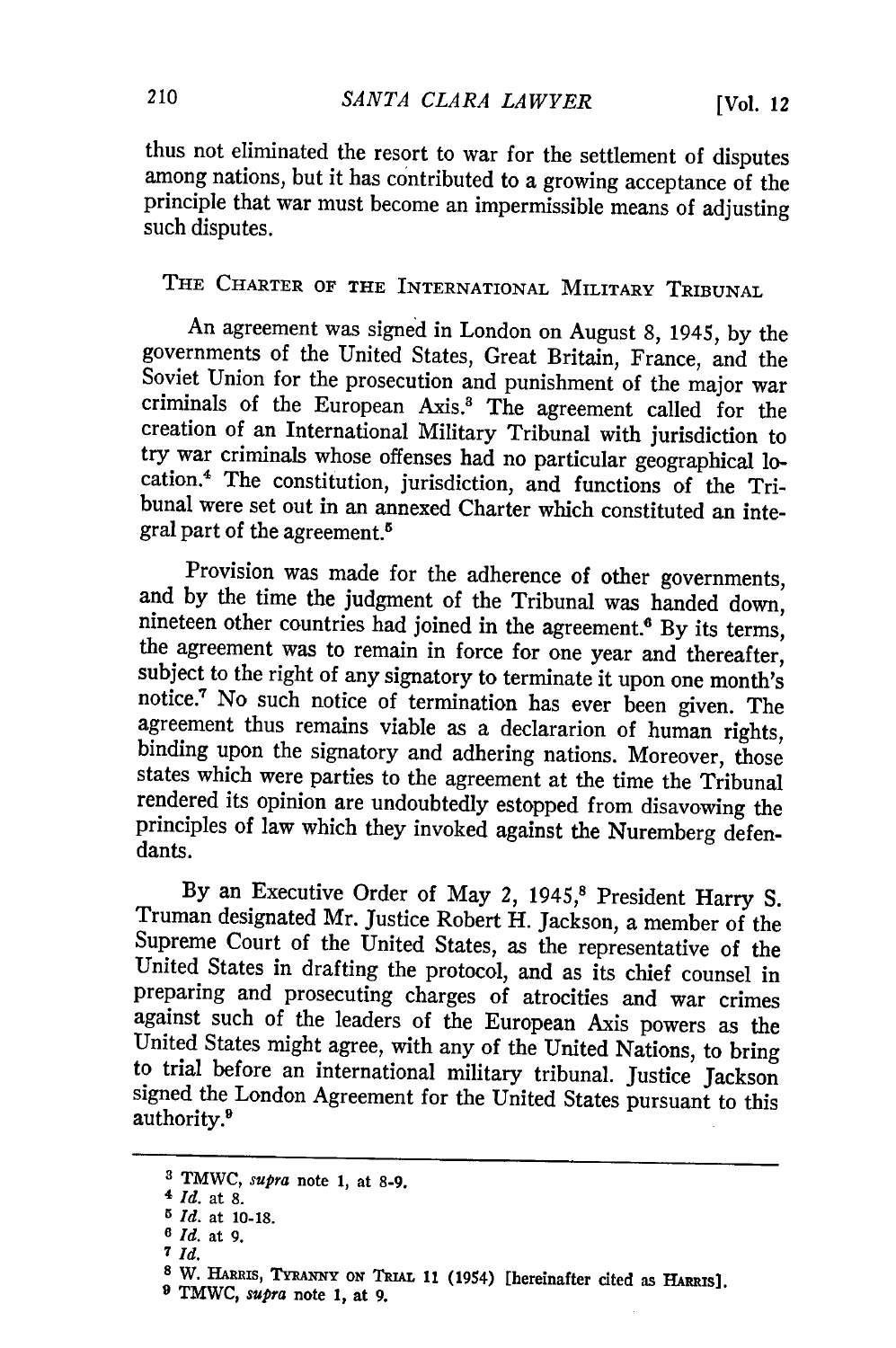The Charter, contained in the London agreement, defined crimes which came within the jurisdiction of the tribunal. Those for which individual responsibility was to be assessed included crimes against peace, war crimes, and crimes against humanity.'0 Although the offenses within these categories were broadly stated, the Tribunal observed in its judgment that: "The Charter is not an arbitrary exercise of power on the part of the victorious Nations, but in the view of the Tribunal, as will be shown, it is the expression of international law existing at the time of its creation; and to that extent is itself a contribution to international law."<sup>11</sup>

The Tribunal observed further that "the making of the Charter was the exercise of the sovereign legislative power by the countries to which the German Reich unconditionally surrendered. . . .<sup>712</sup> It was also a covenant, mutually agreed upon, by the signatory and adhering nations.<sup>18</sup> In his opening address to the General Assembly of the United Nations, only thirty days after the judgment of the Tribunal, Mr. Warren R. Austin, the chief delegate of the United States to the General Assembly, stated: "Besides being bound by the law of the United Nations Charter, twenty-three nations, members of this Assembly, including the United States, Soviet Russia, the United Kingdom, and France, are also bound by the law of the Charter of the Nuremberg Tribunal."<sup>14</sup> On December 11, 1946, the General Assembly expressly affirmed "the principles of international law recognized by the Charter of the Nuremberg Tribunal and the judgment of the Tribunal."<sup>15</sup> Commenting upon the importance of this resolution, Dr. C. A. Pompe wrote that it "signified a recognition that judicial not political action had been taken, that Nuremberg did not signify an ephemerical, opportunistic deviation from the established rules, but a permanent, irrevocable change, and that it was not a unilateral provision but general law, binding the whole community, which had been applied."<sup>16</sup>

#### PRINCIPLES OF LAW

The principles of law set out in the Charter of the International Military Tribunal and the London Agreement of August **8,** 1945, as construed and applied by the Tribunal in its Judgment of September 30-October **1,** 1946, are now binding upon the world community. What, then, are the basic human rights which these principles recog-

**12** *Id.*

**<sup>10</sup>***Id.* at **11.**

*<sup>11</sup> Id.* at **218.**

**<sup>13</sup>***HARRms,* supra **note 8,** at **560.**

**<sup>14</sup>New York** Times, Oct. **31,** 1946, at 12, col. **7.**

**<sup>15</sup>**1 **U.N. GAOR** 1144 (1946).

<sup>16</sup> C. POMPE, ACCRESSIVE WAR: AN INTERNATIONAL CRIME 317 (1953).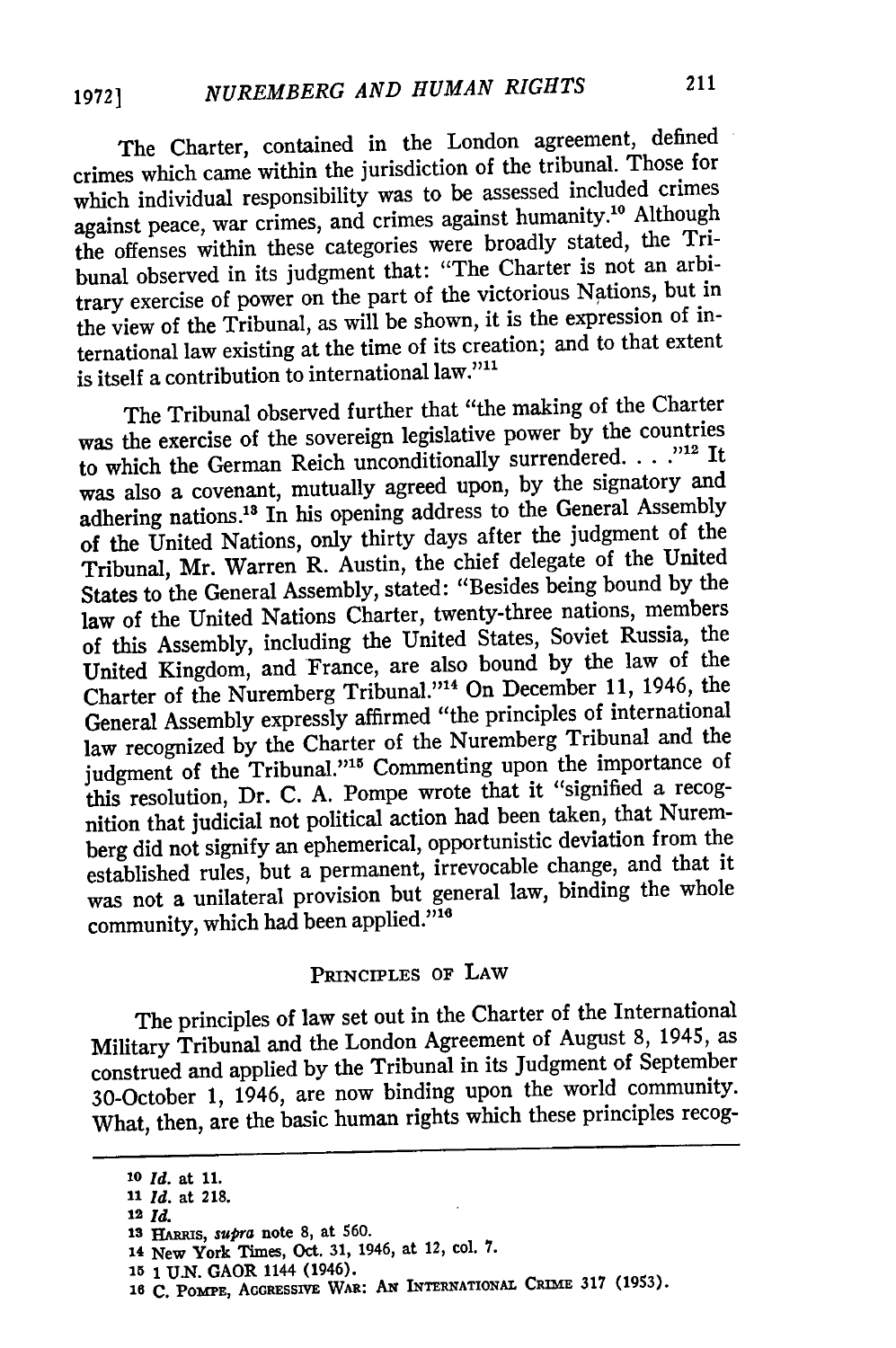nize and affirm, and which are entitled to protection under international law?

## A. *An Individual Charged with Crime under International Law is Entitled to a Fair Trial*

For those accustomed to constitutional guarantees against de-<br>privation of life or liberty for alleged crime it seems implausible that<br>proposals could have been advanced for the use of executive, rather<br>than judicial, acti

#### *The Judicial Process*

Justice Jackson reported in his Introduction to *Tyranny on Trial:*

Stalin, according to Churchill's account, proposed to line up and<br>shoot fifty thousand high-ranking German leaders. Churchill says he in-<br>dignantly refused. But Judge Samuel Rosenman, who was in Europe<br>representing Preside

Many Americans, were similarly opposed to giving the German<br>leaders the benefit of a trial. Secretary of the Treasury Morgenthau<br>proposed to President Roosevelt "that a list should be made of<br>German arch-criminals—men whos mon law and the Constitutional safeguards to those charged with  $\frac{1}{100}$   $\frac{1}{10}$ 

In the end, the advocates of the judicial process did prevail, primarily, as Justice Jackson noted, because of the strong support of President Franklin D. Roosevelt:

**<sup>17</sup>HARRIs,** *supra* note **8, at** xxxii.

**<sup>18</sup> STimsoN,** *supra* **note 2, at 584.**

**<sup>19</sup>**Mason, *Extra-Judicial Work for Judges: The Views of Chief Justice Stone, 67* **HARV. L.** REv. **193,** 210-11 (1954).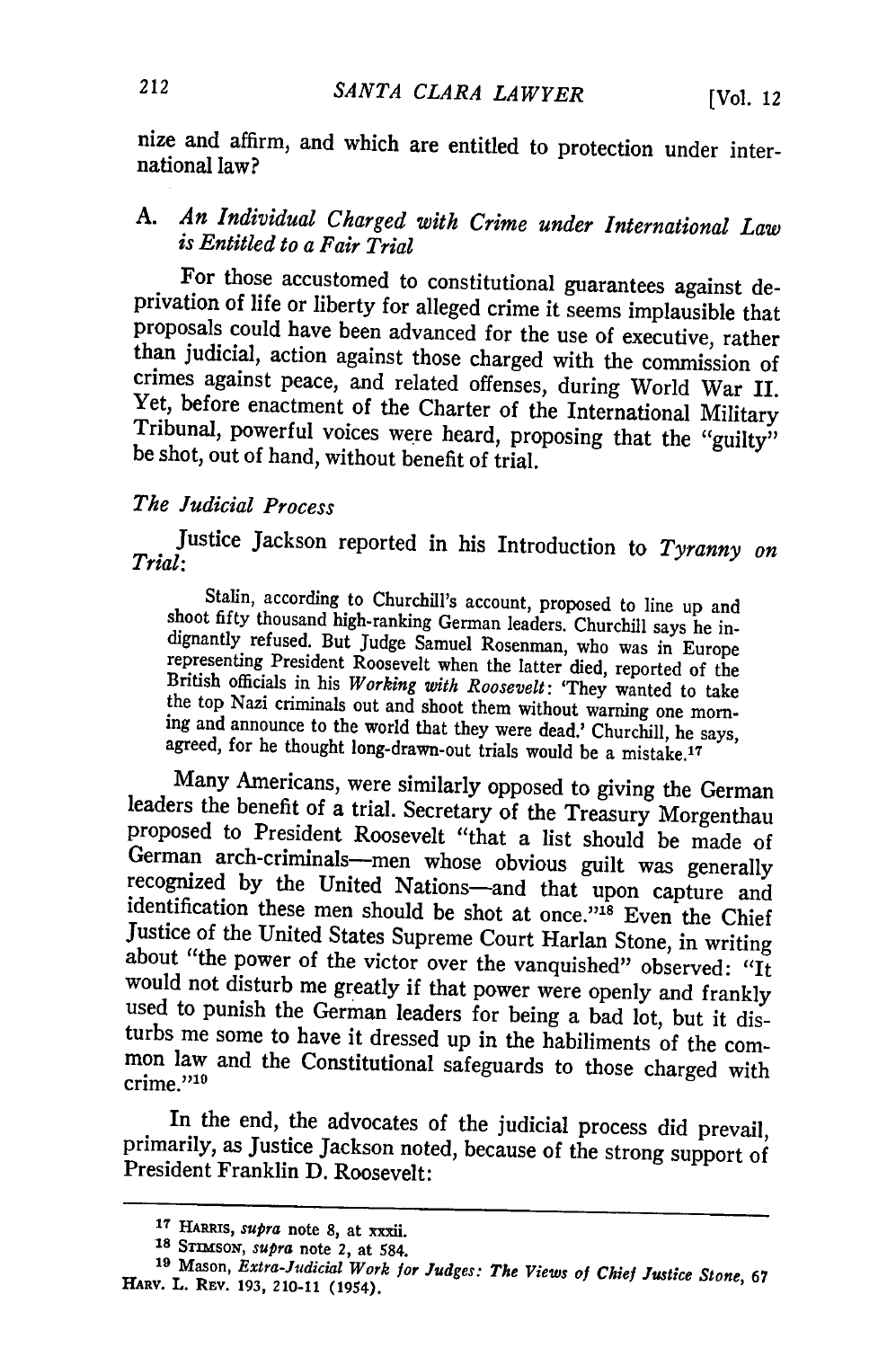President Roosevelt had steadily and insistently favored a speedy but fair trial for these men, fearful that if they were punished without public proof of their crimes and opportunity to defend themselves there would always remain a doubt of their guilt that might raise a myth of martyrdom. Secretary Stimson, and those associated with him in the War Department, had strongly supported President Roosevelt's policy of no punishment except for those proved guilty at a genuine good-faith trial. They gave unfailing support to me in trying to carry out that policy. The British and French were persuaded eventually to that view and did their utmost to co-operate in carrying the difficult task to successful execution. The Soviet reluctantly joined. Rosenman says that later Churchill acknowledged to him, 'Now that the trials are over, I think the President was right and I was wrong.'<sup>20</sup>

Thus it was that the leaders of Nazi Germany were brought to trial for crimes allegedly committed by them in World War II. They were accorded rights of accused persons under both the common and civil law systems.21 The fairness of the proceedings has never been seriously challenged. Of the twenty-two defendants actually brought to trial, all of whom had been indicted as principal conspirators in the Hitler tyranny, three were acquitted by the Tribunal, seven received varying terms of imprisonment, and only twelve were given a death sentence.<sup>22</sup> The fact that the hand of justice could be so fairly laid upon those charged with crimes of such unsurpassing scope and brutality is testimony to the validity of the principle of trial before a determination of guilt and assessment of punishment.<sup>23</sup>

#### *Need for an Impartial Tribunal*

The right to trial is still imperfect while the victor retains the power to establish the tribunal and to prosecute the accused under its own procedures. The power of the victor to try the vanquished is not part of the precedent of Nuremberg. In 1945, there was simply no other course. At that time no international judicial body existed which was competent to hear the cases against the German war criminals. As Justice Jackson observed, "Only the naive or those forgetful of conditions in 1945 would contend that we could have

**<sup>20</sup> HARRis,** *supra* note **8,** at xxxiv.

**<sup>21</sup>**Defendants were permitted to testify in their own defense under oath (a right to which the accused is entitled at common law) *and* to make a closing unsworn statement (a right to which the accused is entitled at civil law). *Id.* at **1.**

**<sup>22</sup>** *Id.* at 478-81.

**<sup>23</sup>**When actual hostilities cease, any further acts against enemy persons should be taken only in accordance with legal process. The decision of the Tribunal makes clear that where the legal process is used to determine re-<br>sponsibility of persons accused of crime in international law it must accordial with the basic requisites of fair trial generally observed by courts-martial military commissions, and similar military tribunals which exercise criminal jurisdiction in international law. Moreover, the International Military Tribunal went beyond the minimum standards of most legal systems by requiring proof of guilt beyond a reasonable doubt. *Id.* at **558.**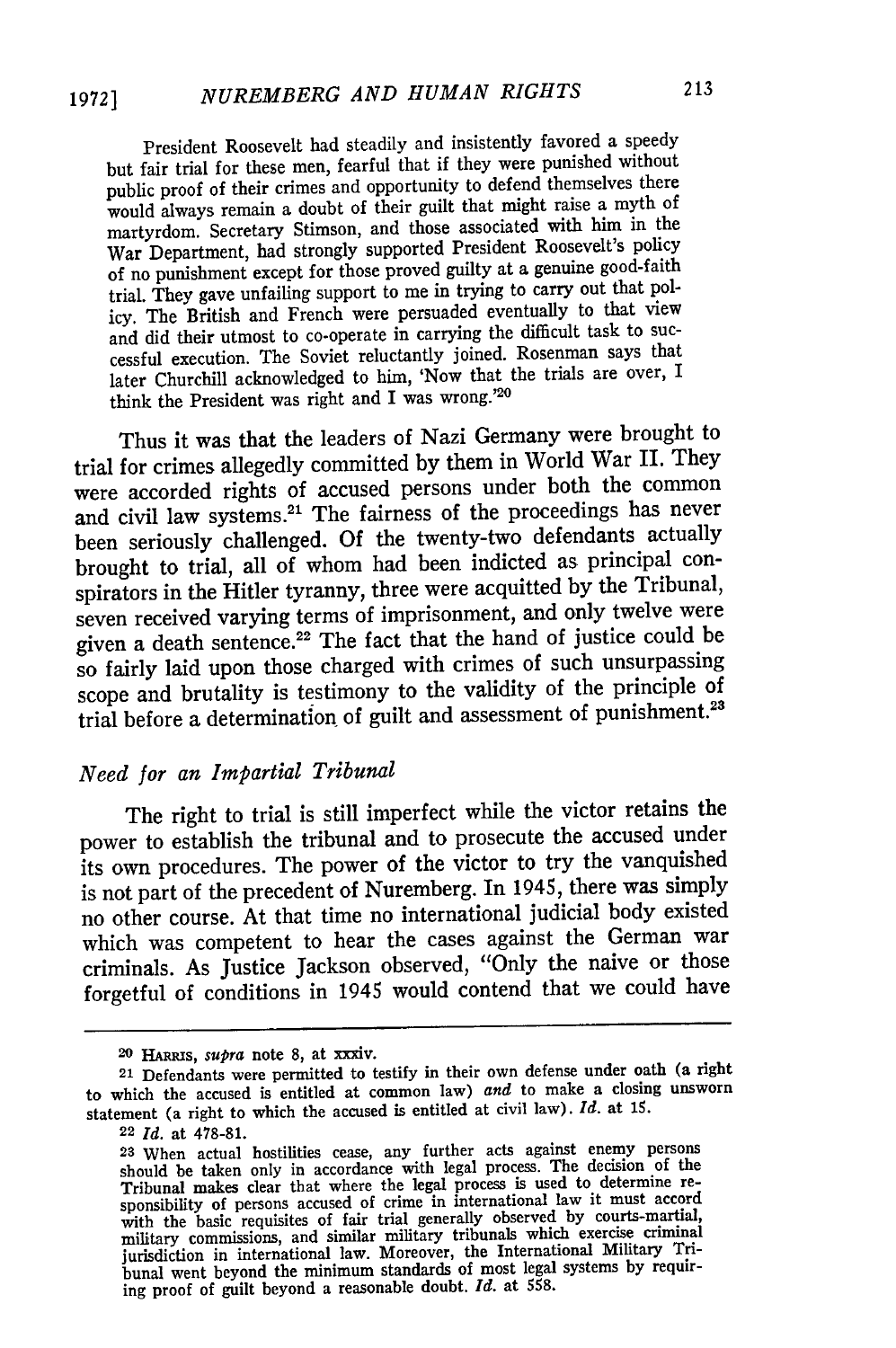induced 'neutral' states to assume the duty of doing justice to the Nazis."24

The situation is no better today. Failure of the United Nations to establish a judicial forum with jurisdiction over the type of crimes heard at Nuremberg maintains this void in international criminal law. "Truth is best established in an open judicial forum, and the successful aggressor of the future is far more likely to permit history quietly to pass than to risk self-exposure by prosecuting false charges before an impartially-constituted judicial body."25 Those who may be charged with war crimes, in international law, are entitled, since Nuremberg, to a judicial determination of guilt or innocence. And such determination should be made by a judicial body existing independently of the prosecuting authority.

The end of World War II did not, unfortunately, bring an end of war to the world. "But if wars there must be, until the common sense of man puts an end to them—or they an end to man—we should<br>provide now the means to achieve justice at the conclusion of any such future conflict. We do not wish the guilty to go free, but we do not want the accused unfairly tried, nor any pogrom unleashed upon the peoples of a defeated state."26

### *B. People are Entitled to be Free from the Horror, Devastation and Death Caused by Military Aggression*

World society is still characterized **by** the concept of the nation-state. We are all members of one nation, or another. The nation, as a concept serves its citizens well **by** affording security of life and manner of living agreeable to most. But the organization of world society into nation-states also creates the historical setting for wars. Nonetheless, within this setting it is *individuals* who initiate and wage wars-and individuals, too, who suffer the consequences. To characterize aggressive war as criminal is to confirm the human right to be free from the misery which war inflicts upon them.

The Charter of the International Military Tribunal declares that the "planning, preparation, initiation or waging of a war of aggression, or a war in violation of international treaties, agreements or assurances"<sup>27</sup> shall constitute a crime against peace for which there shall be individual responsibility.

<sup>24</sup> *1d.* at xxxii.

**<sup>25</sup>** *Id.* at **566.**

**<sup>26</sup>** *Id.*

**<sup>27</sup> TMWC,** *supra* note **1,** at **11.**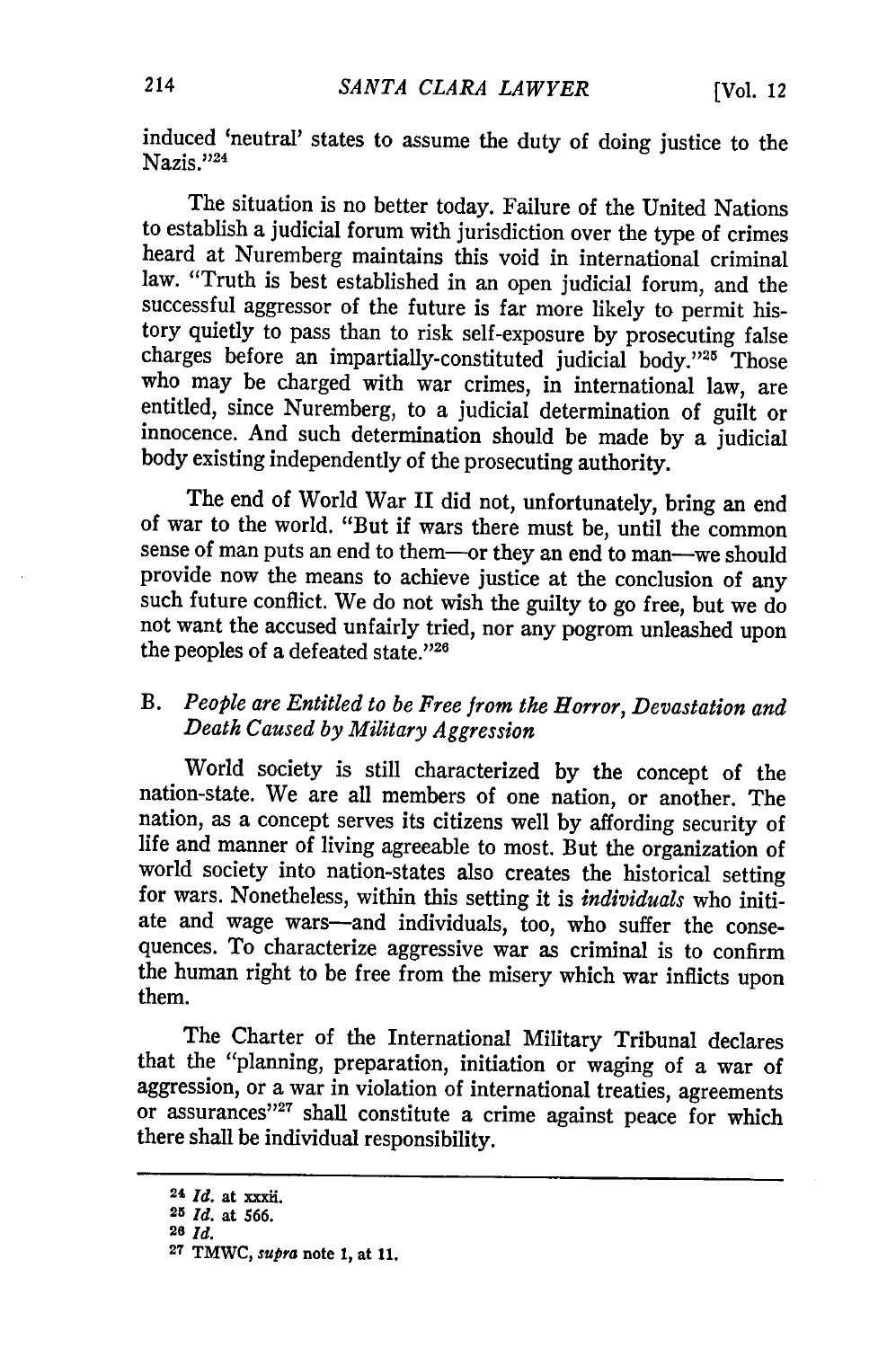#### *Prior Covenants*

The Charter was not the first international covenant against aggressive war. The preamble to the 1924 Geneva Protocol for the Pacific Settlement of International Disputes declared that "a war of aggression **...** is **...** an international crime"; 28 a **1927** resolution of the Assembly of the League of Nations stated that "a war of aggression can never serve as a means of settling international disputes, and is, in consequence, an international **crime...";29** and the Sixth International Conference of American States resolved in **1928,** that a "war of aggression constitutes a crime against the human species **.... ;73o**

#### *Pact of Paris*

These statements along with similar pronouncements, culminated in the General Treaty for the Renunciation of War of August 27, 1928—the Pact of Paris—which contains the following two articles:

Article I. The High Contracting Parties solemnly declare in **the** names of their respective peoples that they condemn recourse to war for the solution of international controversies, and renounce it as an instrument of national policy in their relations with one another.

Article II. The High Contracting Parties agree that the settlement or solution of all disputes or conflicts of whatever nature or of whatever origin they may be, which may arise among them, shall never be sought except by pacific means.<sup>31</sup>

Sixty-three nations, including all of the Axis Powers, adhered to this Pact. By agreeing to abjure war "in the names of their respective peoples," these nations recognized, even then, that freedom from the consequences of military aggression is a fundamental human right. Indeed, in the preamble, the parties declared that they were: "[D]eeply sensible of their solemn duty to promote the welfare of mankind" and were "[p]ersuaded that the time has come when a frank renunciation of war as an instrument of national policy should be made to the end that the peaceful and friendly relations now existing between their peoples may be perpetuated . . . . .<sup>132</sup> The International Military Tribunal declared that this "solemn renunciation of war as an instrument of national policy necessarily involves

**<sup>28</sup> M. HABICHT, POST-WAR TREATIES FOR THE PACIFIC SETTLEMENT OF INTERNA-TIoNAL DispuTEs 929 (1931). <sup>29</sup>**L. **OPPENHEIM** INTERNATIONAL **LAW 180 (7th** ed. **1952).**

**<sup>30 22</sup> Am. J. INTIL L. 351, 357 (1928).**

**<sup>81 46</sup> Stat. 2343,** 2345-46, **T.S. 796; 6 G. HAcKWORTHr, DIGEST OF INTERNATIONAL LAW 9 (DEPr. oF STATE PUBLICATION No. 1961, 1943). 32 46 Stat. 2343, T.S. 796.**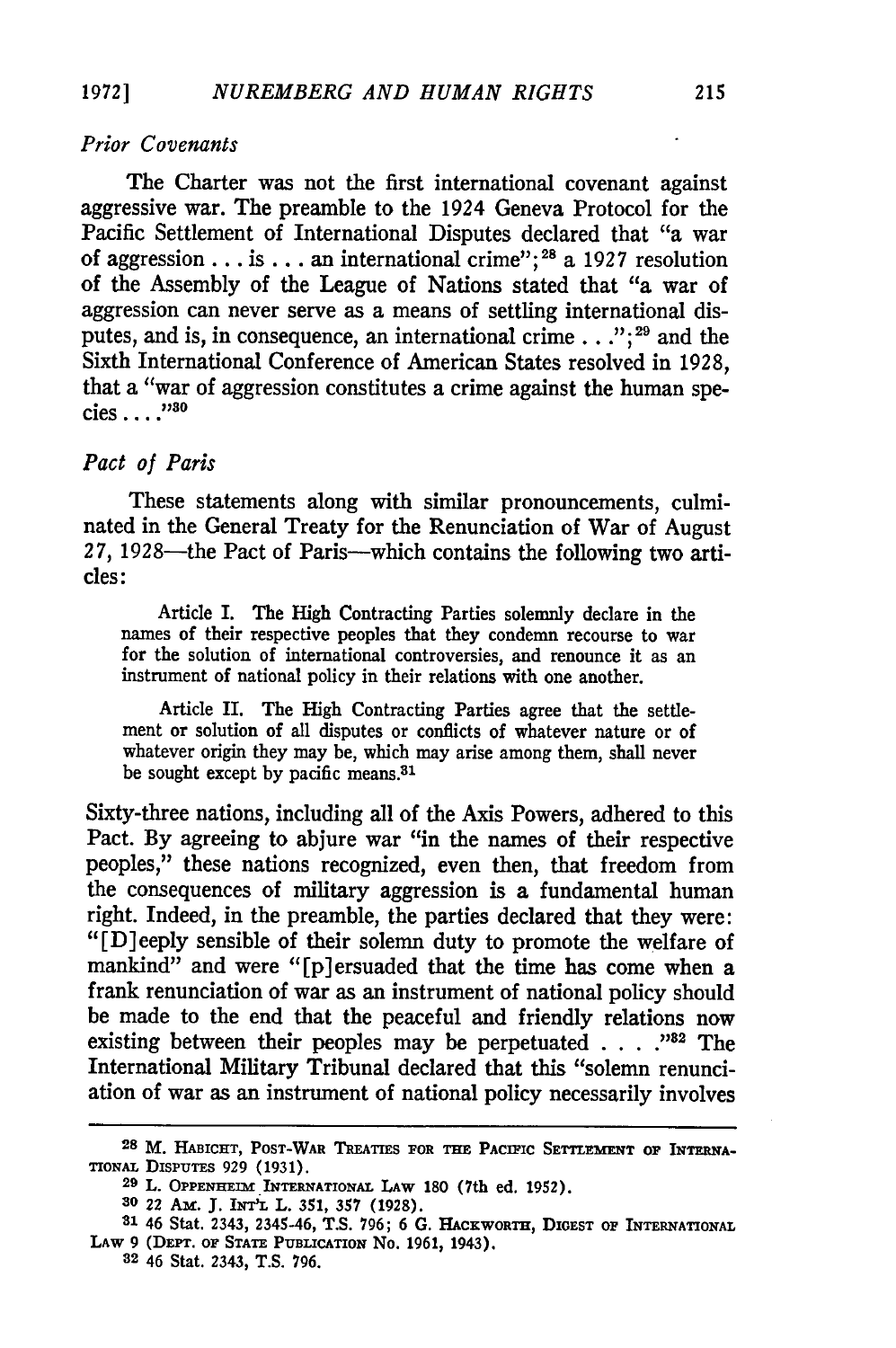the proposition that such a war is illegal in international law; and that those who plan and wage such a war, with its inevitable and terrible consequences, are committing a crime in so doing." $38$ 

#### *Charter Enlarges Upon the Pact of Paris*

The Pact of Paris declared the human right to be free from military aggression.<sup>34</sup> The Charter of the International Military Tribunal enlarged upon that right in three ways. First, it declared un-equivocally that the planning, preparation, initiation, and waging of a war of aggression is a crime in international law; second, it stated that for the commission of this crime there would be individual responsibility; and third, it extended that responsibility to those who participated in a common plan or conspiracy for a war of aggression.<sup>35</sup>

*Aggression.* While renouncing war as an instrument of national policy and committing the settlement of international disputes solely to pacific means, the Pact of Paris did not, in so many words, characterize aggressive war as a crime and the perpetrators thereof as criminals. This omission was rectified in the Charter which describes aggressive war as a crime in international law. $86$  In the words of the Tribunal: "to initiate a war of aggression, therefore, is not only "an international crime; it is the supreme international crime differing only from other war crimes in that it contains within itself the accumulated evil of the whole." $37$ 

To wage an aggressive war is, therefore, criminal in international law; to defend against aggression, however, is lawful, unless the means used to defend are disproportionate to the scope of the attack. Many difficulties are inherent in determining whether an act is aggressive or is reasonable retaliation against aggression. Such difficulties do not detract from the basic principle that people have the right to be spared from military aggression. In the case of Hitler's Germany, the evidence of aggression was clear and convincing. In other cases, ascertaining the aggressor may be much more difficult. This, of course, does not disparage the rule. Until war is finally eradicated, the hard task of determining who is the aggressor and of fixing a punishment commensurate with the crime must be performed by impartial judicial authority on evidence fairly adduced in open trial.

*Individual Responsibility.* Sovereignty has its rightful status

**<sup>33</sup>**TMWC, *supra* note 1, **at** 220.

**<sup>34</sup>**46 **Stat. 2343, T.S.** 796.

**<sup>35</sup>**TMWC, *supra* **note 1, at 11.**

*<sup>30</sup>Id.* **.7** *Id.* at **186.**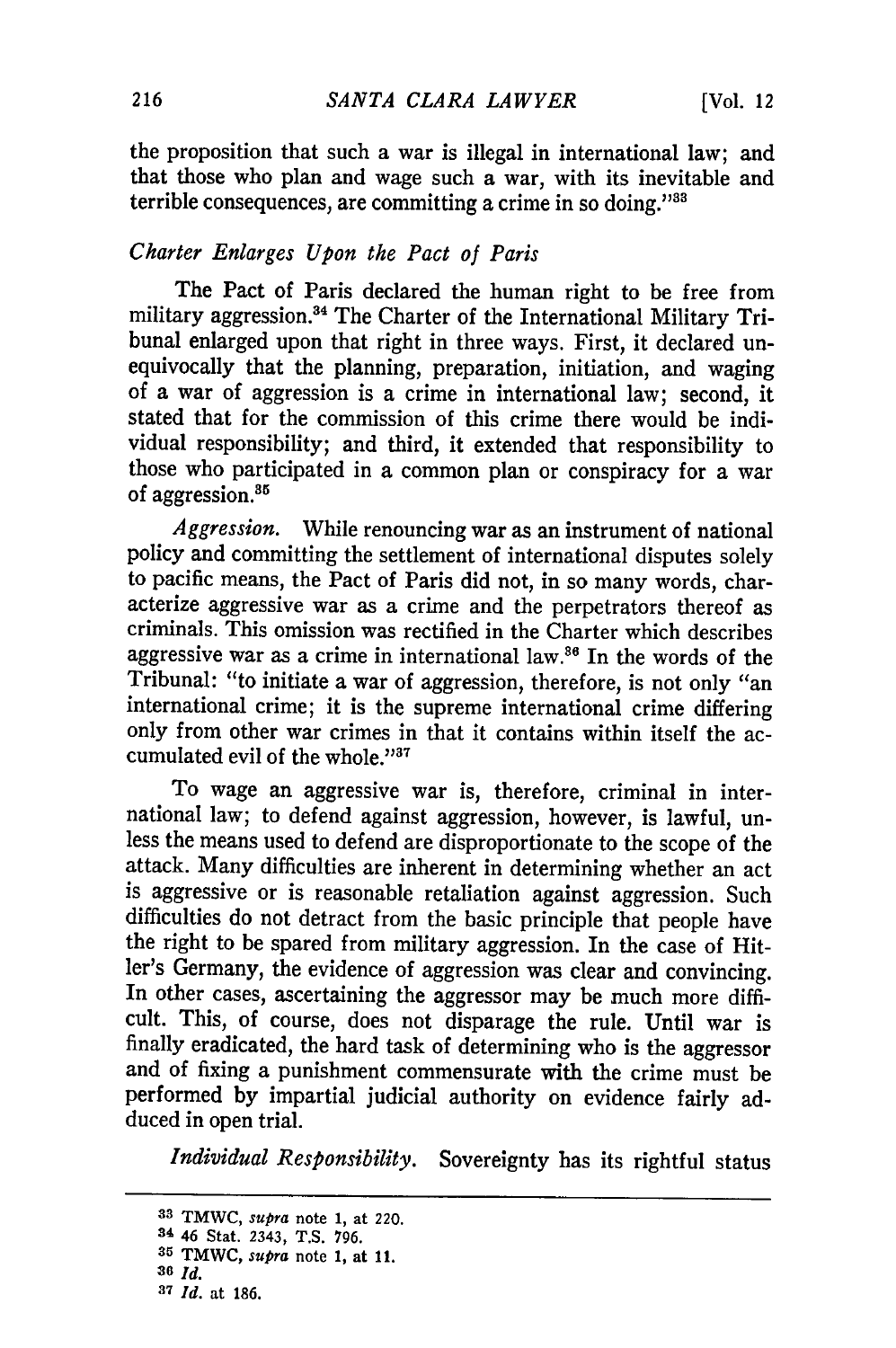in international law. Wars are waged in the names of nations, not of individuals. Yet the decisions for war are acts of the leaders of nations. Those who have the power must answer for its exercise. In the case of Nazi Germany, the power of Hitler and his cohorts was absolute. After the Rise to Power, Hitler destroyed every vestige of democracy in Germany.<sup>38</sup> In other nations, not ruled by dictators, the ascertainment of individual responsibility is obviously more complicated. The principle of individual accountability remains, nonetheless. As the Tribunal said:

It was submitted that international law is concerned with the actions of sovereign States, and provides no punishment for individuals; and further, that where the act in question is an act of State, those who carry it out are not personally responsible, but are protected by the doctrine of the sovereignty of the State. In the opinion of the Tribunal, both these submissions must be rejected.<sup>39</sup>

The Tribunal referred to the Charter which states: "The official position of the Defendants, whether as heads of State, or responsible officials in Government departments, shall not be considered as freeing them from responsibility, or mitigating punishment."40 And, the Tribunal concluded that "individuals have international duties which transcend the national obligations of obedience imposed by the individual state."<sup>41</sup>

*Conspiracy.* Nor does the responsibility stop with the heads of state who make the initial decision for war. It applies equally as well to their accomplices in a common plan or conspiracy, and includes persons outside the government as well as those who join the government with knowledge of the aggression. The Tribunal said:

Hitler could not make aggressive war by himself. He had to have the co-operation of statesmen, military leaders, diplomats, and business men. When they, with knowledge of his aims, gave him their co-operation, they made themselves parties to the plan he had initiated. They are not to be deemed innocent because Hitler made use of them, if they knew what they were doing.42

The Tribunal had little difficulty establishing a case of criminal conspiracy involving Hitler and his immediate associates. Adolf Hitler disclosed his plans for aggression at least as early as November 5, 1937, when he declared, in a secret conference, his intention to seize territory for Germany on the European continent. "The question for Germany is where the greatest possible conquest could be

*<sup>28</sup> HAmbs, supra* note **8,** at 44-57.

**<sup>39</sup>** TMWC, *supra* note **1,** at **222-23.**

**<sup>40</sup>** *Id.* at **223.**

**<sup>41</sup>** *Id.*

**<sup>42</sup>***Id.* at **226.**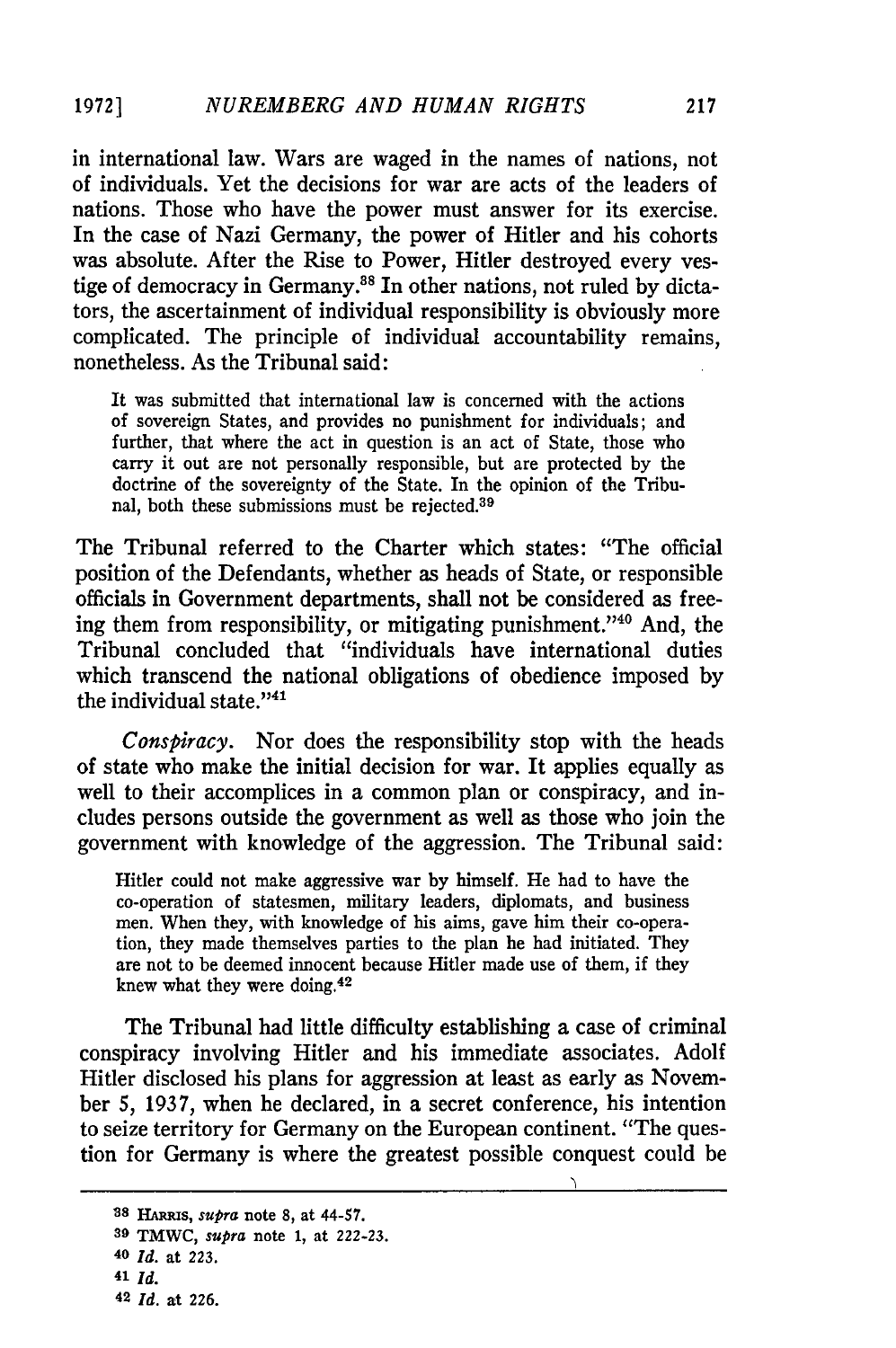made at the lowest cost," he said.<sup>43</sup> And, "If the Fuehrer is still living then it will be his irrevocable decision to solve the German space problem not later than 1943 to 1945."<sup>44</sup> Certainly all who were present at the 1937 meeting, or were apprised of its message, became committed to the plan for aggression and were accomplices to the attacks which began with the invasion of Poland on September **1,1939.**

Aggressive war was illegal in international law before Nuremberg.<sup>45</sup> Since Nuremberg, it is likewise, unequivocally, criminal. Those who lead their nations into wars of aggression, and those who conspire with them in the furtherance of such actions, may be held personally accountable for the crime of aggression under international law.

**C.** *People are Entitled to be Free from the Commission of War Crimes and Crimes Against Humanity Committed in the Course of War.*

The Charter defined war crimes as including, but not limited to,

murder, ill-treatment or deportation to slave labor or for any other purpose of civilian population of or in occupied territory, murder or ill-treatment of prisoners of war or persons on the seas, killing of hostages, plunder of public or private property, wanton destruction of cities, towns or villages, or devastation not justified **by** military necessity **.... 146**

#### *War Crimes*

The specifications of the crimes charged in the Nuremberg indictments were not significant departures from principles which had previously been enunciated in international conventions. The Soviet Union had not previously adhered to the Hague or Geneva Conventions, however, and the Tribunal had to pass upon whether this fact relieved the defendants from liability for traditional war crimes in the Eastern territories. The question had already been answered **by** Admiral Canaris, Hitler's Chief of Military intelligence, in a memorandum delivered to the Chief of the **OKW** during the war:

Since the 18th century these have gradually been established along the lines that war captivity is neither revenge nor punishment, but solely protective custody the only purpose of which is to prevent the

*<sup>48</sup> Id.* at 190.

<sup>44</sup> *Id.* at 191.

*<sup>45</sup> See* notes 28-33 **and** accompanying text, *supra.* 46 TMWC, *supra* **note 1, at 11.**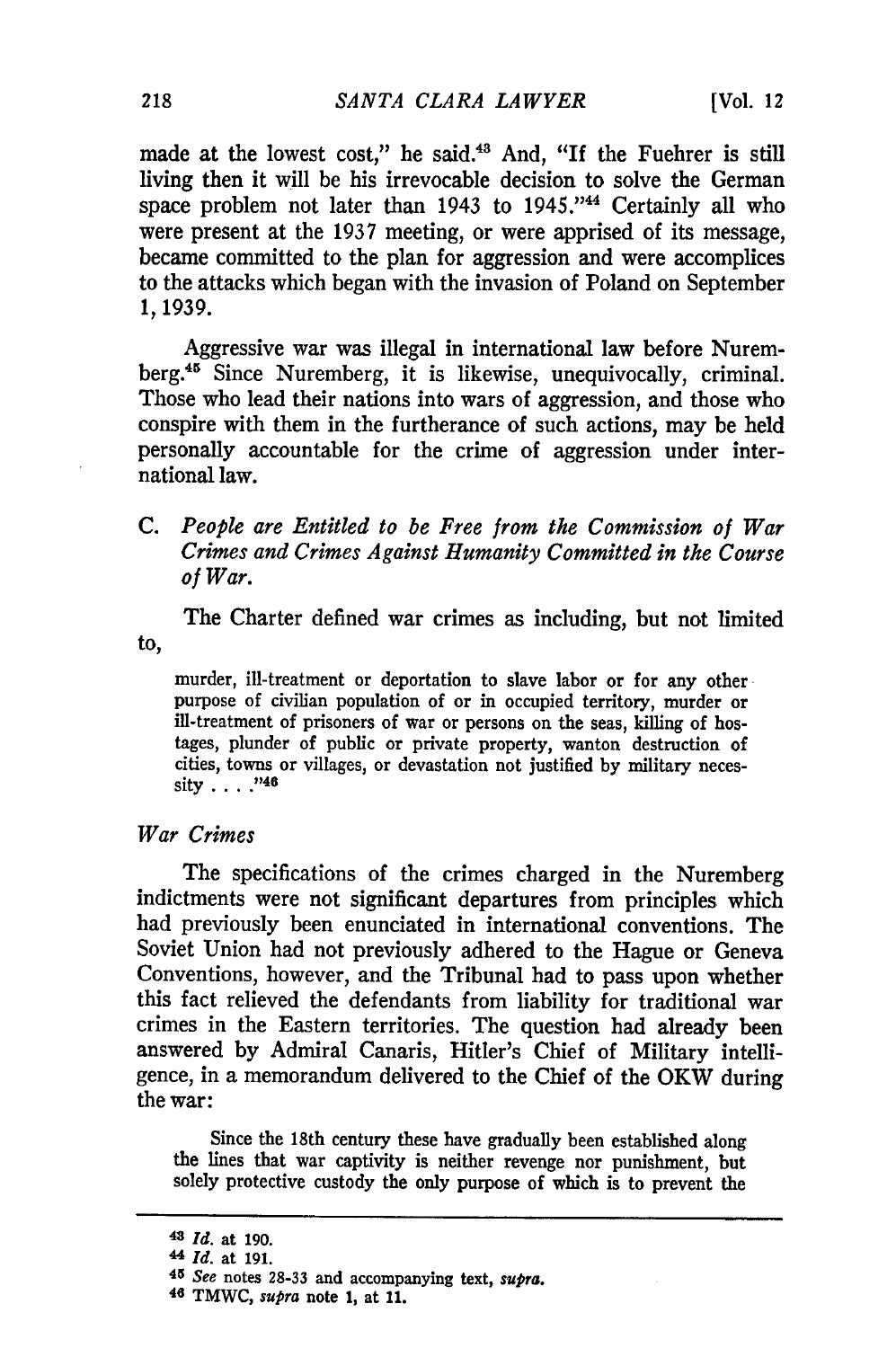prisoners of war from a further participation in the war. This principle was developed in accordance with the view held by all armies that it is contrary to military tradition to kill or injure helpless people; this is also in the interest of all belligerents in order to prevent mistreatment of their own soldiers in case of capture.<sup>47</sup>

The Tribunal agreed with this interpretation of the law. It found numerous violations of the traditional laws of war in the East as well as in the West, for which it imposed individual liability on those who ordered or committed the offenses. The rights stated in the Charter against mistreatment of prisoners and related offenses in time of war were sustained by the Tribunal as principles of general applicability whether or not contained in enforceable treaties or conventions.

#### *Crimes Against Humanity*

The Charter went beyond the typical war crimes in defining offenses for which the accused at Nuremberg were to be held accountable. During the war, reports came out of Europe describing unspeakable atrocities commited against civilian populations. Whether such reports could be sustained by evidence to be adduced in open court could not then be foreseen. But, to assure that the issues would be before the Tribunal, a category of crimes against humanity was set out in the Charter embracing "murder, extermination, enslavement, deportation, and other inhumane acts committed against any civilian population," and "persecutions on political, racial, or religious grounds in execution of or in connection with any crimes within the jurisdiction of the Tribunal . . . .<sup>748</sup> This was not a new concept.

The Commission of Fifteen appointed by the Preliminary Peace Conference to inquire into breaches of the laws and customs of war during World War I found that Germany and its allies had violated elementary "laws of humanity" in the course of that war and recommended that persons guilty of such offenses should be criminally prosecuted, although the two American members of the Commission dissented.49 The Americans felt that "inhumane acts" could not be punished by a court of justice, despite the provision in the preamble of Hague Convention IV that the "laws of humanity" constitute a source of international law governing humane warfare.<sup>50</sup> The Nuremberg Tribunal had no difficulty in applying the latter as a source of international law.

<sup>47</sup>HARRIS, *supra* **note 8, at 506.**

**<sup>48</sup> TMWC,** *supra* note **1, at 11.**

<sup>49</sup> CARNEGIE ENDOWMENT FOR INTERNATIONAL PEACE, DIVISION OF INTERNATIONAL LAW, VIOLATIONS **OF THE** LAWS **AND CUSTOMS** OF WAR **73** (Pamphlet No. **32, 1919).**

**<sup>50</sup>J.B.** ScOTT, **THE HAGUE PEACE** CONFERENCEs **OF 1899 AND 1907,** at **338 (1909).**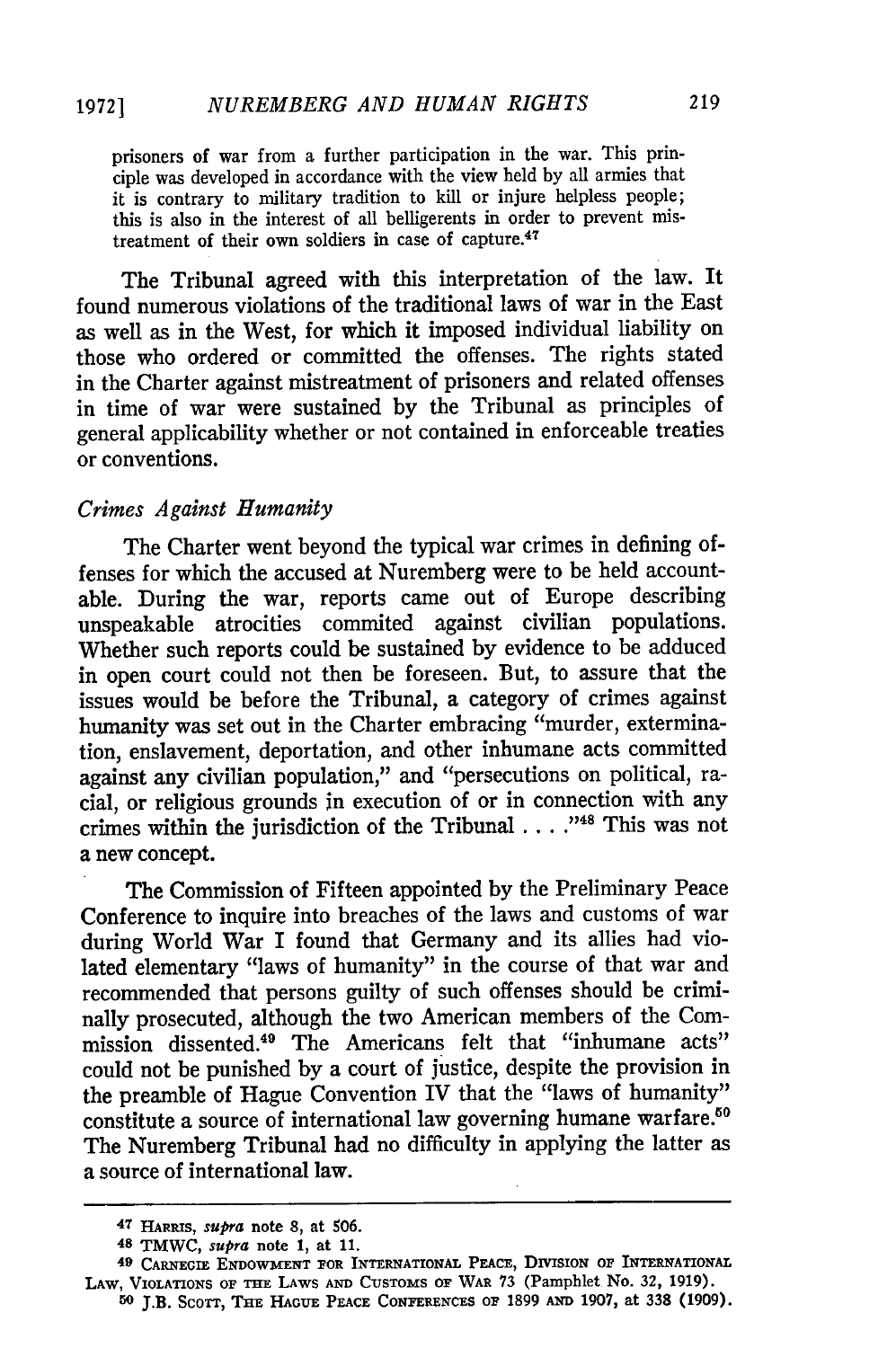The inclusion of crimes against humanity in the Charter was not primarily to incorporate standards of humane conduct into the dented crimes against civilian populations by Nazi Germany should be answered for by the defendants. The second World War did not begin because of diplomatic misunderstanding, boundary dispute, or similar cause of war found in past conflicts. It was a war of subjugation, ordered by Hitler for the purpose of acquiring living space<sup>51</sup> in Eastern Europe. It had both racial and territorial objectives. The Aryanization of Germany meant the elimination of the Jewish population, gypsies, and even the mentally unfit. Similar racial "cleansing" was involved in suppressing the occupied Eastern territories. This racial war, which, in itself, produced the extermination of upwards of six million non-combatants, led to the formulation of a new crime in international law-the crime of genocide.

Genocide and other crimes against humanity are punishable under the Nuremberg decision only when connected with a war of aggression. The decision could not go beyond the Charter, and the Charter restricted crimes against humanity to those committed in connection with other crimes within the jurisdiction of the Tribunal.5'2 Since only aggressive war, and war crimes proper were within its jurisdiction, the Tribunal was forced to restrict the concept of crimes against humanity to those committed in connection with war. The Nuremberg Judgment does not, therefore, interdict genocide, or like atrocities, as crimes in international law when committed independently of war.

Although the concept of crimes against humanity, as construed by the Tribunal, does not establish a new category of international human rights, it greatly broadens the rights of persons subject to mistreatment in war. Individuals may now be held personally accountable for the commission of offenses against humanity in war whether specifically proscribed as war crimes or defined as criminal in international conventions.

#### **CONCLUSION**

In his final address to the Tribunal, Justice Jackson said:

It is common to think of our own time as standing at the apex of civilization, from which the deficiencies of preceding ages may patron- izingly be viewed in the light of what is assumed to be 'progress.' The reality is that in the long perspective of history the present century will not hold an admirable position, unless its second half is to redeem

*<sup>51</sup>***HARS,** *supra* note **8,** at **66.**

**<sup>52</sup> TMWC,** *supra* note **1,** at **11.**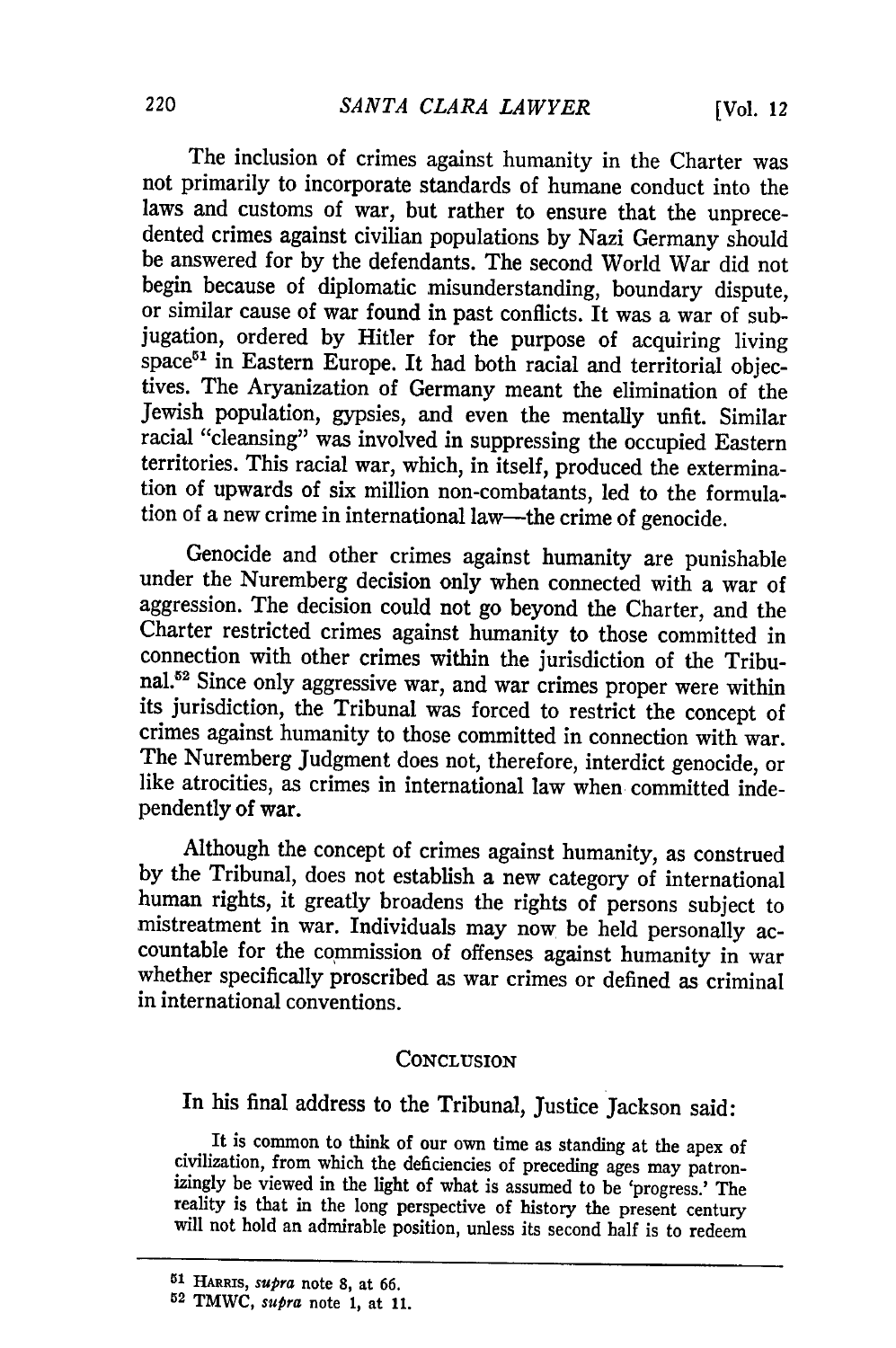its first. These two-score years in the twentieth century will be recorded in the book of years as one of the most bloody in all annals. Two World Wars have left a legacy of dead which number more than all the armies engaged in any war that made ancient or medieval history. No half-century ever witnessed slaughter on such a scale, such cruelties and inhumanities, such wholesale deportations of peoples into slavery, such annihilations of minorities. The terror of Torquemada pales before the Nazi Inquisition. These deeds are overshadowing historical facts by which generations to come will remember this decade. If we cannot eliminate the causes and prevent the repetition of these barbaric events, it is not an irresponsible prophecy to say that this twentieth century may yet succeed in bringing the doom of civilization. <sup>53</sup>

The causes of these events, so eloquently described by Justice Jackson, have not been eliminated. The era of peace has not yet descended upon the world. A threat of war hangs over almost every continent, and war itself is waged every day somewhere in the world. Armaments are more wide-spread, and more destructive, than ever before in history. Even small nations may now possess the ultimate in power-to-destroy. And the same consequences of war prevail now, as in the past-concentration camps, up-rooted populations, forced labor, killings and torture, wreckage of homes, destruction of property.

Nor has the United Nations proven equal to the task of keeping the peace. Disarmament has not been attained in adequate measure; police-keeping forces have not been established in sufficient numbers; and the judicial process has not been properly utilized to resolve disputes, dispense justice, or punish wrong-doers. We should be striving now to make the International Court of Justice a more useful instrumentality in settling disputes among major powers, to establish regional international courts for resolving controversies among regional states, and to create an international court of criminal justice as an independent body or as a division of the International Court of Justice with jurisdiction over individuals for crimes committed by them under international law.

It is hard to understand why, when all peoples throughout the world, yearn for peace, it is so difficult to avoid war. We are coming to the acceptance of the proposition that the maintenance of peace is of greater importance than the prevalence of social and economic systems. But demands for territory and political adjustments will continue to give rise to military threats. There appear to be some issues, presently irresolvable by legal means, which are more precious to some people, than peace.

Yet, the sentiment for peace ultimately must prevail in the